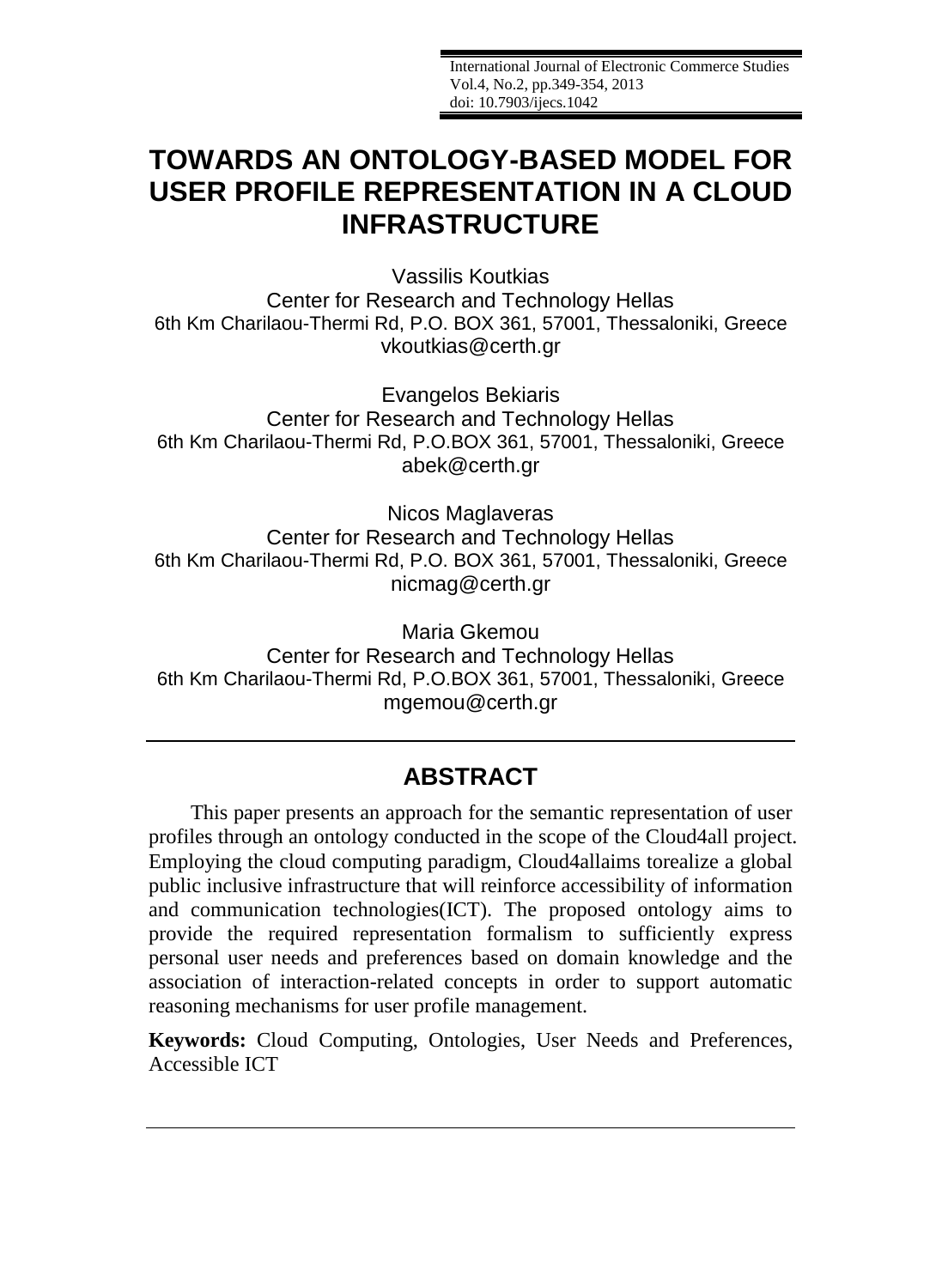### **1. INTRODUCTION**

While information and communication technologies (ICT) are becoming more sophisticated, adaptable, and personalized, there are still major obstacles towards achieving accessible ICT for all people according to their specific needs and preferences. Addressing this goal remains an important research and development challenge. Cloud4all is an EU-founded international project [\(http://cloud4all.info/\)](http://cloud4all.info/) aiming to address this challenge through the realization of a global public inclusive infrastructure [\(http://gpii.net/\)](http://gpii.net/). In this regard, Cloud4all develops the necessary models and tools by deploying a cloud computing infrastructure.This paper presents the part of Cloud4all that concerns the semantic representation of user profiles, conceived as sets of user needs and preferences. The semantic approach relies on an ontology model, aiming to provide the required representation formalism to sufficiently express personal user needs and preferences in order to support automatic reasoning mechanisms for user profile management. In the following sections, we present the major design and development principles of our work as well as the main ontology concepts and structure.

# **2. THE PROPOSED ONTOLOGY**

#### 2.1Rationale, Design and Development Considerations

The proposed ontology aims to introduce a semantic model that will (a) offer the required expressiveness for describing user profiles based on personal needs and preferences across applications, platforms, and devices; (b) provide the basis for developing tools to facilitate user profile initialization and management; and (c) provide the foundation for developing semantics-based matchmaking approaches among user needs and preferences and applications/services. The elaborated approach takes into account standards devoted to user needs and preferences modeling, e.g., ISO/IEC 24751<sup>1</sup> and ETSI TS 202 746<sup>2</sup>, as well as new standardization efforts aiming to reinforce its exploitation potential and generalization. In particular, a new standardization effort aiming to propose an updated version of ISO/IEC 24751[\(http://wiki.fluidproject.org/display/ISO24751/AccessForAll+Workin](http://wiki.fluidproject.org/display/ISO24751/AccessForAll+Working+Group) [g+Group\)](http://wiki.fluidproject.org/display/ISO24751/AccessForAll+Working+Group) conducted by the AccessForAll working group is influential to this work. Thus, the ontology employs the proposedregistry of common terms as its core partby using itstermsto express generic needs and preferences, independent of ICT solutions.

The content of the registry is exploited via the ontology by introducing classification schemes such as interaction channels (e.g. *VisualInputInteractionChannel*) and interface elements (e.g. a *Window*).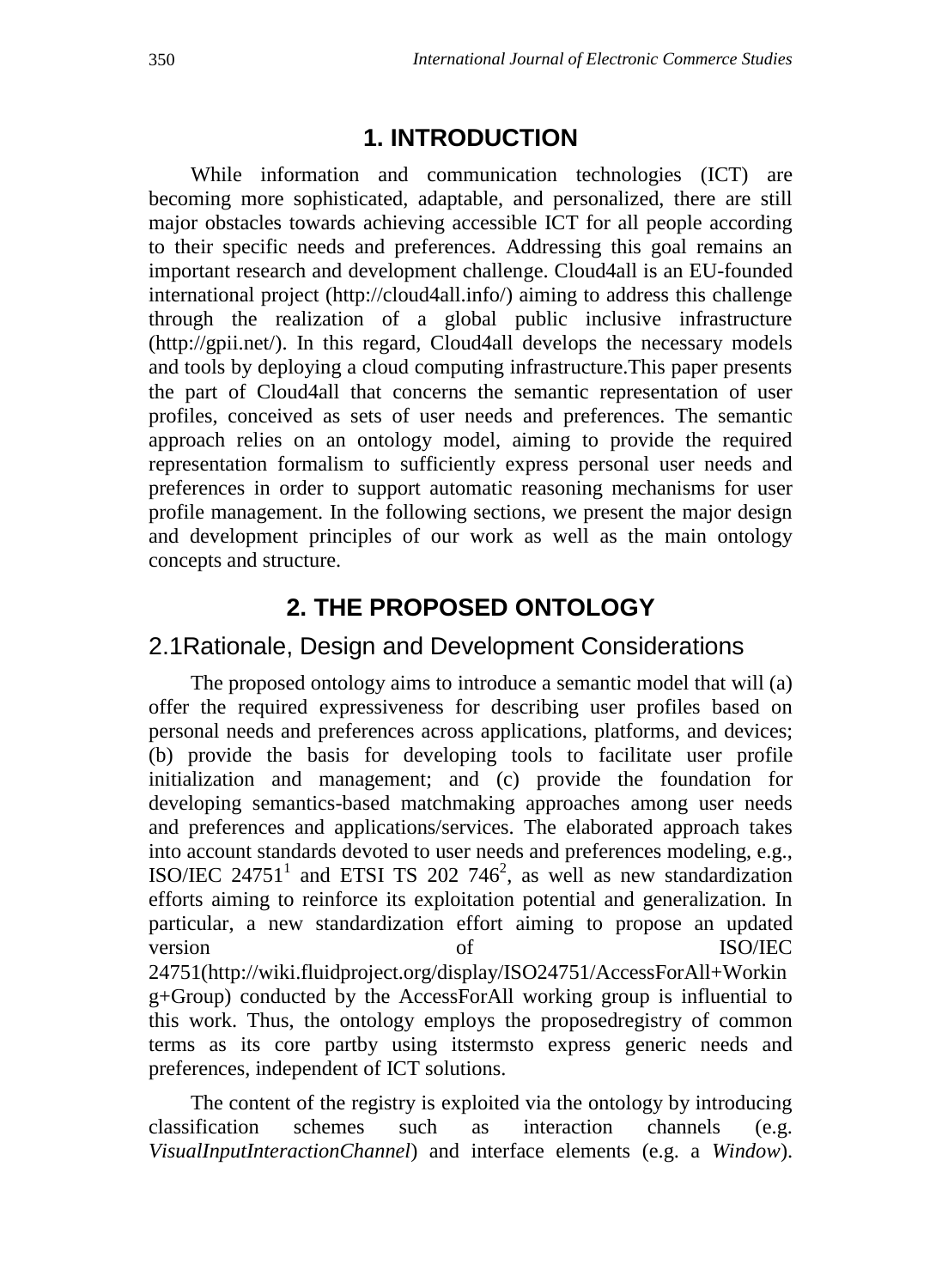The above groupings enable us to express high-level interaction requirements in terms of registry items; e.g., a user's need for blocking the *VisualInputInteractionChannel* (e.g. while driving) shall be associated with a subset of registry items which are rather low-level. This is particularly important for tasks such as profile initialization, in which the user cannot be asked about all possible needs and preferences he/she might have. In such case, the user could be asked to provide basic (high-level) information that will be mapped to low-level configuration settings for adapting ICT. The ontology development relies on an iterative and incremental approach <sup>3</sup> aiming to support profile initialization and management as well as semantic matchmaking between user needs/preferences and available applications/services. The ontologyis encoded in the Web Ontology Language (OWL) and developed in Protégé [\(http://protege.stanford.edu/\)](http://protege.stanford.edu/).

## 2.2 Ontology Structure and Main Concepts

The first-level hierarchy of the proposed ontology involves the following major concepts, which may be grouped according to their semantics as follows:

- a) *Core-concepts*, comprising of the following classes:
	- *RegistryProperty*: Instances of this class correspond to entries defined in the AccessForAllRegistry (the class structure is marked in red in Figure 1).
	- *UserPreference*: A specific *UserPreference* that is associated with one or more instances of the *RegistryProperty* class.
	- *Condition*: A *Condition* according to which a specific *UserPreference* is applicable, e.g. "*Morning*", "*AtHome*", "*WhileDriving*", etc. The range of this class is quite wide and will be determined in a later version of the ontology.
	- *UserProfile*: A specific user's profile defined as a group of specific *UserPreference* instances.
	- *User*: A user of the Cloud4All platform for whom a *UserProfile*is defined.

The relation among the above Core-concepts is illustrated in Figure 2.

- b) *Context-related concepts*, corresponding to the following classes:
	- *Application*: The application(s)to which the *UserProfile* shall be applied, e.g. a "*Web browser*", a "*ScreenReader*", a"*Text Editor*", etc.
	- *Device*: The device(s)to which the *UserProfile* shall be applied, e.g. a "*Smartphone*", a "*DTV*", a "*Desktop Computer*", etc.
	- *OperatingSystem*: The OSsto which the *UserProfile* shall be applied.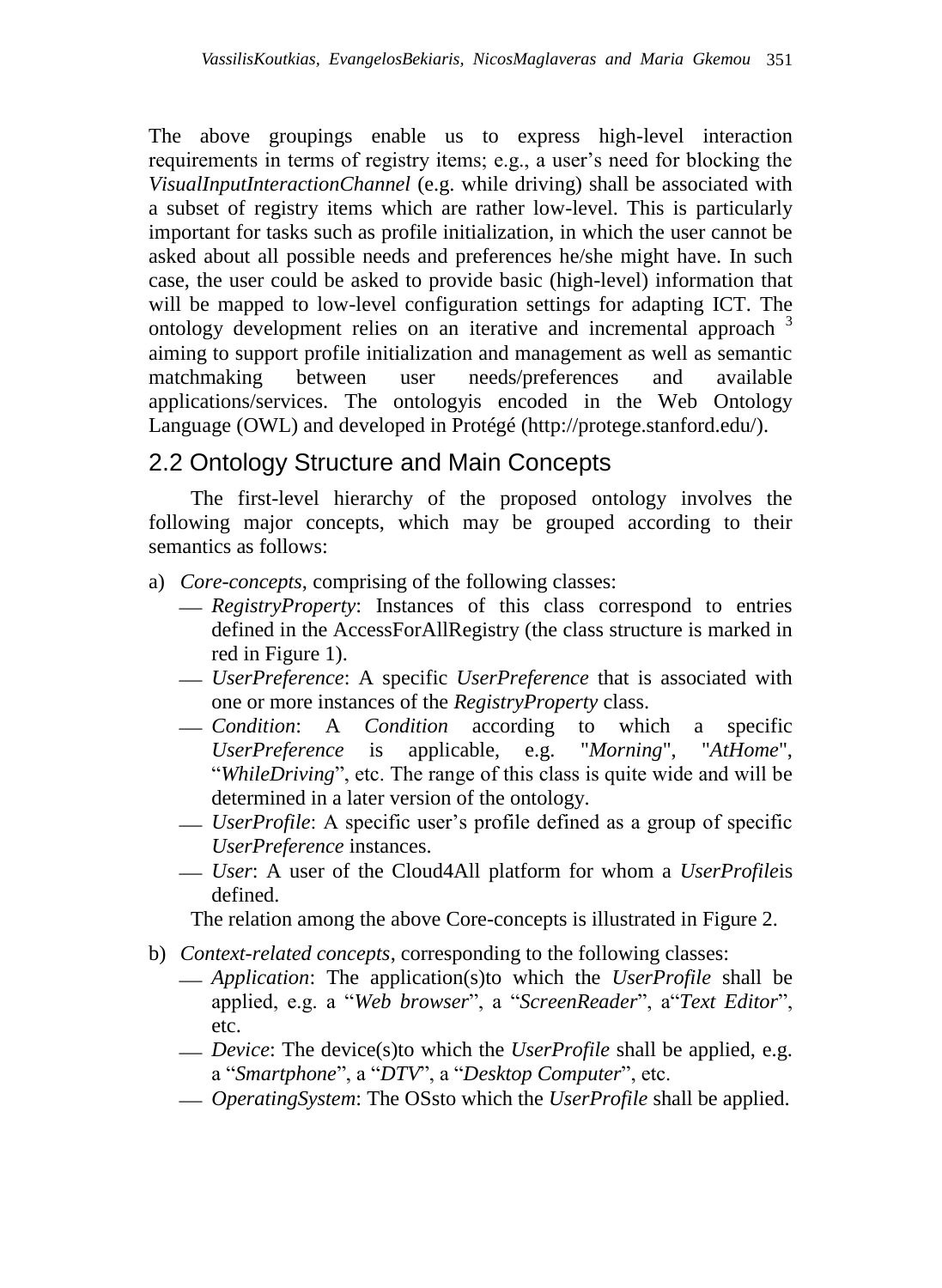*Setting*: A specific configuration setting that a *Device*, *OperatingSystem* or *Application* may offer, also expressed as an instance of the *RegistryProperty*.

| <b>CLASS EDITOR for RegistryProperty</b> (instance of owl:Class)<br><b>SUBCLASS EXPLORER</b> |                                                                           |                                                                             |
|----------------------------------------------------------------------------------------------|---------------------------------------------------------------------------|-----------------------------------------------------------------------------|
| For Project: UserProfileOntologyv1                                                           | For Class: http://www.cloud4al.eu/UserProfileOntology.ow#RegistryProperty |                                                                             |
| <b>Asserted Hierarchy</b>                                                                    |                                                                           |                                                                             |
| owt Thing                                                                                    | Property                                                                  | Value                                                                       |
| $\blacktriangleright$ <b>C</b> Application                                                   | I rdfs:comment                                                            | Instances of this class correspond to entries defined in the GPII REGISTRY. |
| Condition                                                                                    |                                                                           |                                                                             |
| Device                                                                                       |                                                                           |                                                                             |
| InteractionChannel                                                                           | மீமீ நடை 0ீ ®                                                             |                                                                             |
| InteractionElement                                                                           |                                                                           |                                                                             |
| OperatingSystem                                                                              | correspondsToSetting (multiple Setting)                                   |                                                                             |
| PropertyInStandard                                                                           | hasDescription (single string)                                            |                                                                             |
| RegistryProperty                                                                             | haskey (single string)                                                    |                                                                             |
| Setting                                                                                      | hasName (single string)                                                   |                                                                             |
| Standard                                                                                     | hasRange                                                                  |                                                                             |
| User                                                                                         | isApplicableFor (multiple Application or Device or OperatingSystem)       |                                                                             |
| UserPreference                                                                               | isConfigurableInElement (multiple InteractionElement)                     |                                                                             |
| <b>UserProfile</b>                                                                           | isCore (single bookean)                                                   |                                                                             |
|                                                                                              | isincludedinStandard (multiple Standard)                                  |                                                                             |

**Figure 1.** First-level ontology hierarchy highlighting the definition of the *RegistryProperty* class as depicted in Protégé

- c) *Conceptual views related concepts*, expressed through classes such as:
	- *InteractionChannel*: Involves the various user interaction channels that are available through ICT. Two subclasses are defined, namely,*InputInteractionChannel* and *OutputInteractionChannel*, along with consecutive subclasses. This class aims to cluster instances of the *RegistryProperty* class according to user interaction channels.
	- *InteractionElement*: Involves the various interaction elements/aspects that are configurable, e.g. "*Layout*","*Fonts*","*Window*" etc., per *Application*/*OperatingSystem*.
- d) *Standards-related concepts*, expressed through the following classes:
	- *PropertyInStandard*: Corresponds to a set of *UserPreference* instances that are defined/included in relevant standards.
	- *Standards*: Refers to standards relevant to user profiling, e.g. ISO/IEC 27451.

#### **3. CONCLUSION**

The current paper presents work in progress towards the development of a semantic model for effectively expressing user profiles ofpersonal needs and preferences, aiming to reinforce accessible ICT. The proposed ontology defines core user profile concepts, such as user preferences, user profile, user, etc. and associates them with context-related concepts as well as user interaction elements. The ontology is currently being populated with a large number of instances. Furthermore, its evaluation concerning its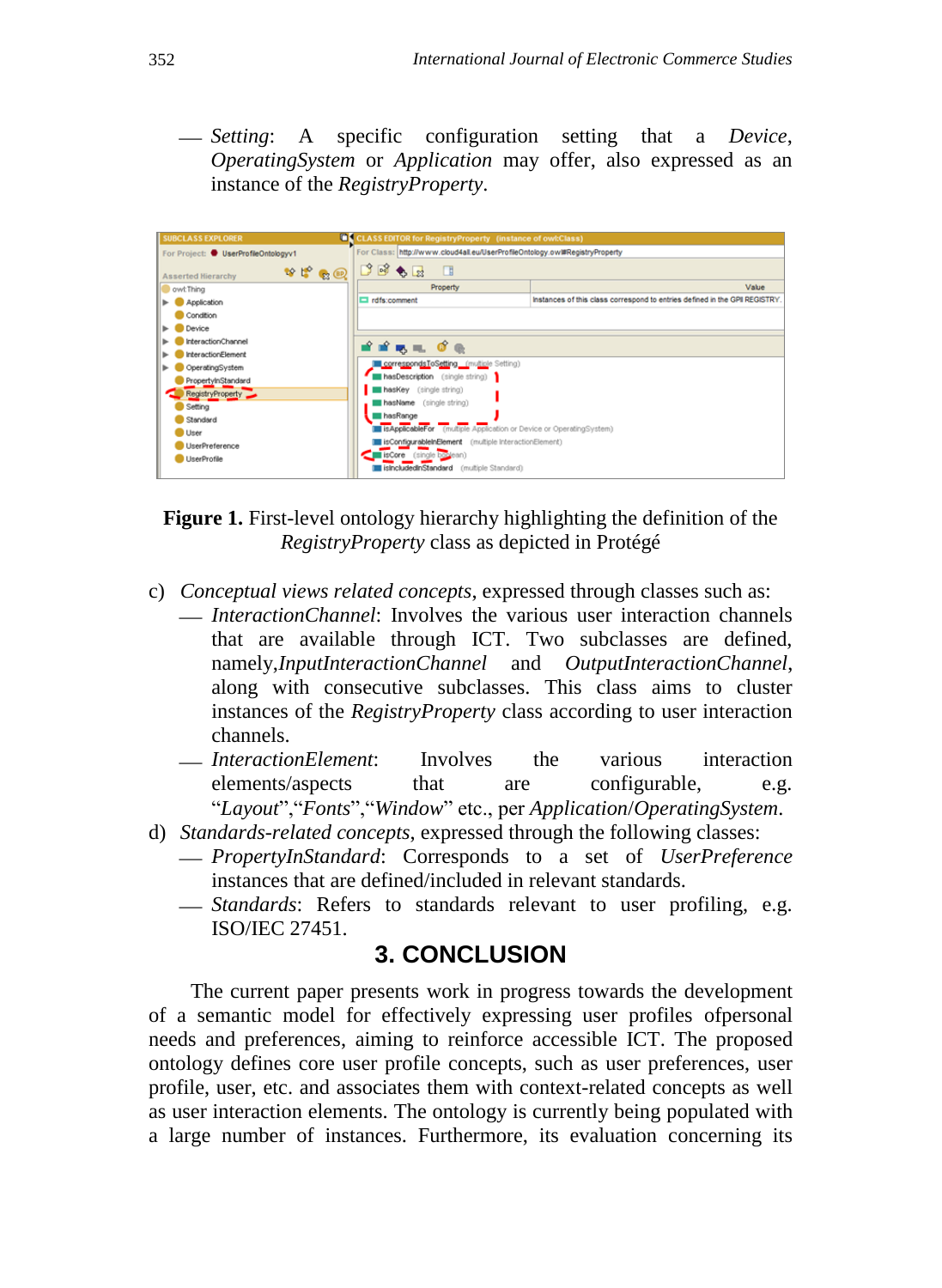expressiveness and applicability is under design through various use case scenarios coping with diverse, actual user needs and preferences<sup>4</sup>. Further information concerning this work is available at [http://wiki.gpii.net/index.php/Ontologies.](http://wiki.gpii.net/index.php/Ontologies)



**Figure 2.** Association among the Core-concepts (*User*, *UserProfile*, *UserPreference*, *Condition* and *RegistryProperty*).

# **4. ACKNOWLEDGMENT**

The research leading to these results has received funding from the European Community's Seventh Framework Program (FP7/2007-2013) under Grant Agreement  $n^{\circ}$  289016 – the Cloud4all project. The authors would like to thank the Cloud4all partners for their influential contributions in the current work.

## **5. REFERENCES**

[1] ISO/IEC 24751, Information technology — Individualized adaptability